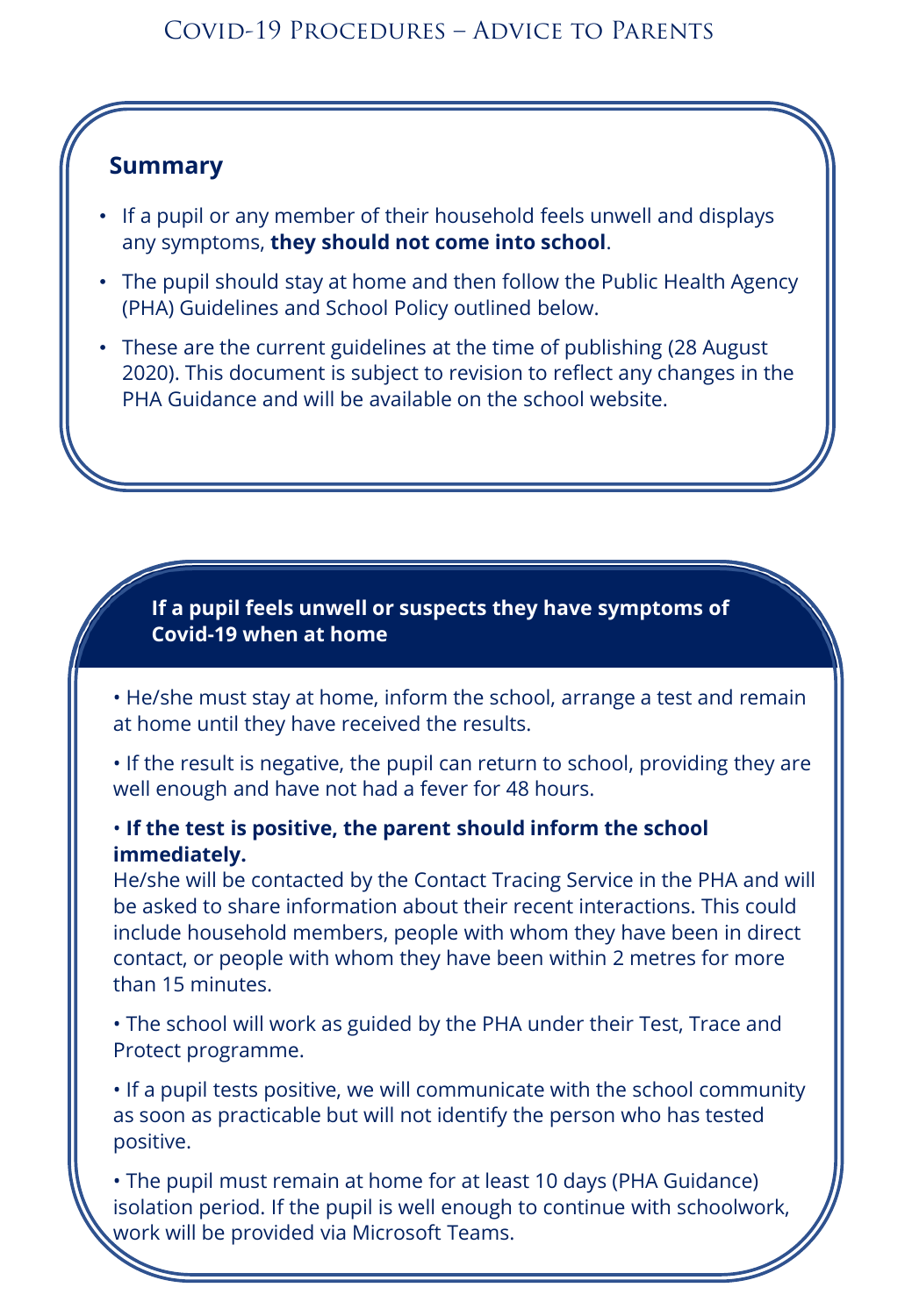### **If a pupil reports feeling unwell with Covid-19 symptoms when in school**

- He/she must go home immediately.
- A pupil who is unwell will be taken to a designated room.
- The parent of the pupil will be contacted immediately.
- The pupil will be supervised in the ventilated room.
- If the pupil becomes very unwell, the 999-service will be called.
- The parent will be asked to arrange a test for their child.

• The school will work as guided by the PHA under their Test, Trace and Protect programme.

• If a pupil tests positive, we will communicate with the school community as soon as practicable but will not identify the person who has tested positive.

• The room(s) in which the pupil was present will be closed and will undergo an enhanced clean.

• The pupil will only return to school, after at least the 10 days advised by the PHA Guidance, if he/she feels well.

*We have been advised that passing on corridors and short periods of contact do not present a significant risk to staff or pupils.* 

### **Minimising Contact**

• Pupils will social distance as far as it is possible and maintain a 2m social distance from adults.

• In order to minimise movement on corridors, pupils have been arranged into year group "Bubbles" and have been allocated a designated Teaching Zone, toilet area and outside recreational area.

• Teachers will travel to pupils' classrooms.

• Pupils will be separated according to year group at Break and Lunch time.

• Pupils are encouraged to use school buses and public transport only when there is no other alternative.

• Unfortunately, we cannot supervise our pupils on school buses. We trust that they will observe the safety regulations for travelling on public transport and that they will also be mindful of their responsibility to other pupils on school buses by wearing their mask and maintaining social distancing.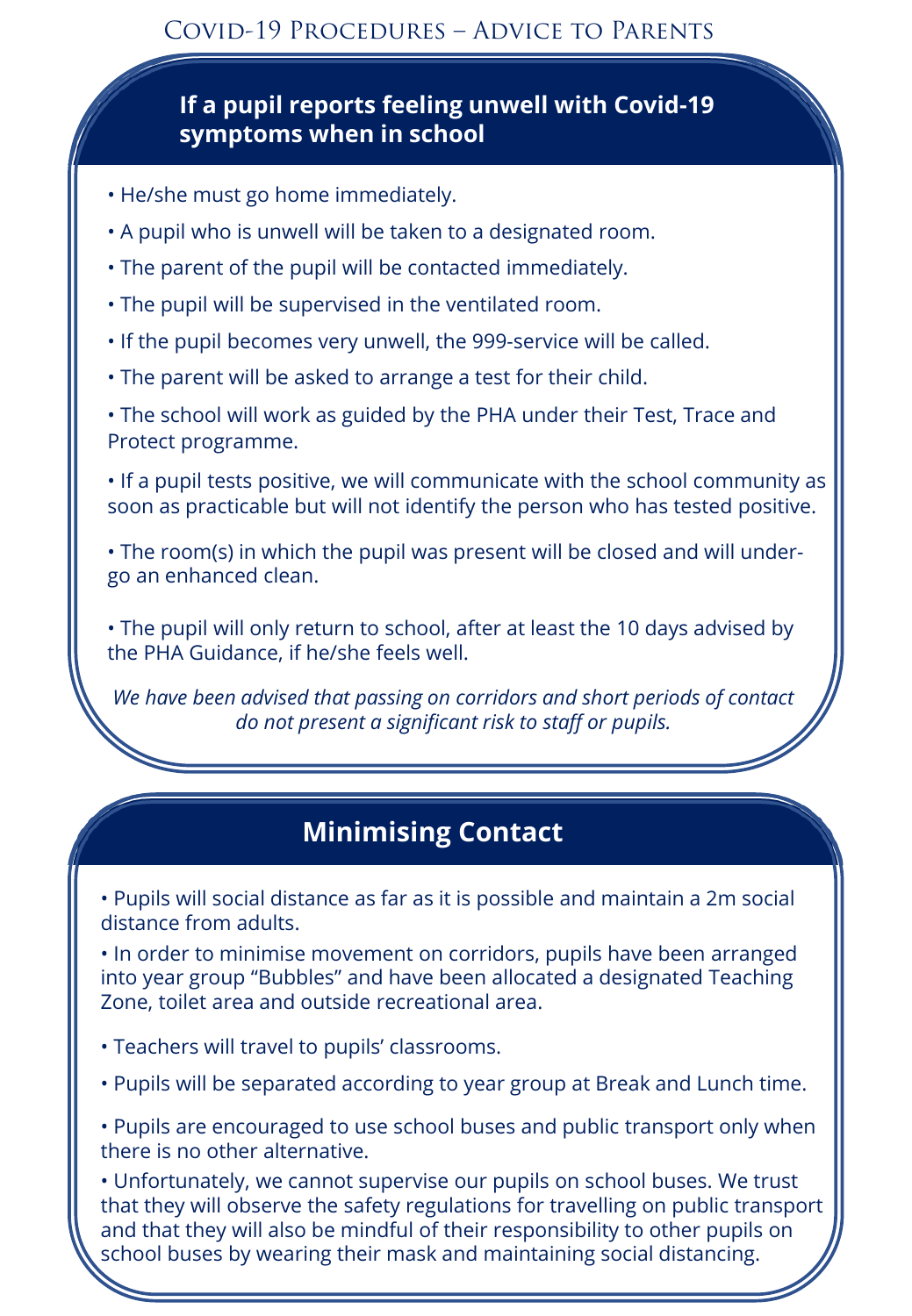## **Cleaning and Hygiene COVID-19 - Health and Safety**

• The school has been thoroughly cleaned.

• Pupils and staff have been briefed on the new safety procedures, including the importance of regularly washing their hands, particularly on their arrival at school and before mealtimes.

• Hand sanitisers have been installed at all entrances into the school and are also available in each classroom. Pupils and staff have been asked to bring their own hand sanitiser which they should use at the beginning and end of each lesson.

• Only essential visits will be permitted; when an authorised visitor enters the building he/she must wear a mask and sanitise his/her hands.

• All staff, pupils and authorised visitors are required to wear a mask in the school building. We will issue pupils with a washable school mask. Pupils are free to wear their own mask provided that the mask is appropriate for school.

• Pupils have been asked to regularly wash their uniform and to disinfect or wash their school bag.

• Pupils have also been asked to bring their own stationery and equipment to school because they will be unable to borrow this from anyone else in the class.

# **Information to Pupils Lunchtime Arrangements**

In order to keep pupils safe and respect the guidance on contact between Year Groups, the following procedures will apply at lunchtime:

Year 8 will eat their lunch in the Convent

Years 9 – 12 will have access to the Canteen on alternate weeks

- Year 9 Week beginning 7th September
- Year 10 Week beginning 14th September
- Year 11 Week beginning 7<sup>th</sup> September
- Year 12 Week beginning 14th September

Sixth Form may go to Dunmurry or to their Study/Tutor Rooms for lunch.

During the week that Year Groups do not have access to the Canteen, they must bring a packed lunch to eat in their designated areas.

**Pupils may not bring peanuts or kiwis in their packed lunch.**